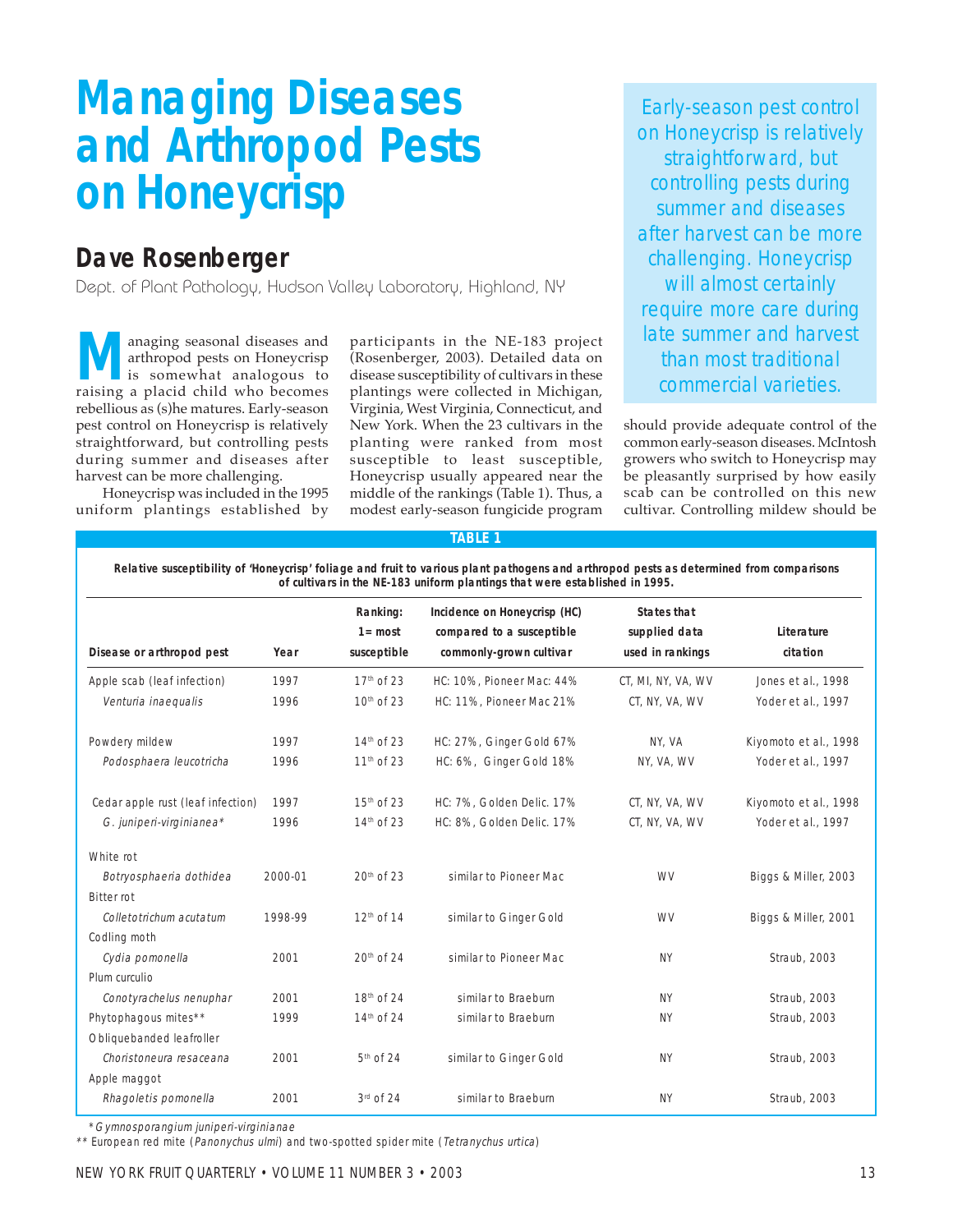no more difficult than controlling mildew on Cortland.

Fire blight can be a problem on Honeycrisp. Detailed ratings have not yet been compiled for fire blight infections in the NE-183 plantings, but initial reports suggest that Honeycrisp is quite susceptible to fire blight during the orchard establishment years. However, susceptibility to fire blight may decline rapidly as trees come into full production because Honeycrisp trees with a full crop have only low to moderate vegetative vigor. Fire blight rarely causes extensive damage to mature trees that are not vegetatively vigorous.

Casual observations from Honeycrisp trees at the Hudson Valley Lab suggest that Honeycrisp will prove exceptionally susceptible to black rot and white rot. When susceptibility to white rot was evaluated by inoculating wounded fruit in West Virginia, Honeycrisp was among the more resistant cultivars in the NE-183 trial (Table 1). However, those evaluations were made using wounded and uniformly-inoculated fruit, a method that does not take into account the high levels of inoculum that may be present in Honeycrisp trees. Honeycrisp trees retain thinned fruitlets just as Cortland trees do. On Cortland, these retained fruitlets often become infected with *Botryosphaeria* species, the fungi that cause black rot and white rot. The fruitlet mummies provide inoculum for infecting fruit as they mature in autumn (Fig. 2). Because Honeycrisp retains thinned fruitlets, Honeycrisp fruit will be exposed to higher doses of inoculum than fruit from cultivars that do not retain thinned fruitlets.

Black rot and white rot occur more frequently in warmer climates such as the Hudson Valley than in colder climates such as the Champlain Valley and New England. Black rot and white rot rarely cause decays in green fruit. Where cool conditions prevail at the time of fruit ripening, large decays are unlikely to develop prior to harvest. However, pinpoint decay lesions and quiescent infections that go unnoticed at harvest may develop into larger decays after harvest. Development of black rot and white rot after harvest may be more problematic if cooling after harvest is delayed so as to reduce susceptibility to chilling injury and soft scald. Long-term storage at 38°F may also allow more development of black rot and white rot than would occur if fruit were held at a colder storage temperature.

Effective fungicides applied after petal fall can reduce *Botryosphaeria* infections in retained fruitlets, and late summer sprays can protect maturing fruit. The benzimidazoles, captan, and the strobilurin fungicides are all reasonably effective for controlling black rot and white rot so long as fungicide coverage is renewed after rains and maintained until harvest.

Growers producing and storing Honeycrisp have reported that this variety is especially sus-

ceptible to postharvest blue mold decay caused by *Penicillium expansum*. The tender skin and stiff stems of Honeycrisp fruit contributed to a high incidence of stem punctures. When fruit with stem punctures are exposed to water-borne or air-borne spores of *P. expansum*, those fruit are likely to develop blue mold decay. The problem can be especially severe because no effective postharvest fungicides are currently available for controlling blue mold. Good sanitation is the only approach for minimizing losses to blue mold. Several new fungicides that control postharvest decays may become available within the next several years, but, until then, special care should be taken to keep Honeycrisp fruit away from bins and storage areas that are contaminated with *P. expansum*. Honeycrisp fruit should not be run through a postharvest drench treatment because recycling drench water redistributes spores of *P. expansum* to wounds. Postharvest drenching to control *P. expansum* may become feasible again if new postharvest fungicides are registered in the future.

To summarize, late summer sprays will probably prove more critical for managing Honeycrisp than they are for most other cultivars. Effective fungicide protection will be needed throughout July and August to protect fruit from infection by pathogens that cause summer fruit decays. Calcium sprays will be needed to control bitter pit. Protection against apple maggot will also be critical during late summer. Although Honeycrisp is generally susceptible to a complex of arthropod pests (Table 1), the fruit appear to be highly attractive to oviposition by apple maggot. Protecting Honeycrisp from this particular pest may be more difficult when the trees are planted along



Figure 1: Honeycrisp fruit at harvest show a fruitlet mummy (arrow) that provided inoculum both for the large decay seen on the left and for the smaller lesion in the center of the apple on the right.

border areas that are sources of pressure from apple maggot.

Careful harvesting and postharvest handling will be required to minimize losses to *P. expansum*. Registration of new postharvest fungicides within the next several years might make it easier to protect stem punctures from *P. expansum*, but Honeycrisp will almost certainly require more care during late summer and harvest than most traditional commercial varieties.

#### **Literature Cited**

Biggs, A. R. and S. S. Miller. 2001. Relative susceptibility of selected apple cultivars to *Colletotrichum acutatum*. Plant Disease 85:657-660.

Biggs, A. R. and S. S. Miller. 2003. Relative susceptibility of selected apple cultivars to *Botryosphaeria dothidea*. HortScience 38:400- 403.

Jones, A. L., Biggs, A. R., Kiyomoto, R. K., McNew, R. W., Rosenberger, D. A, and Yoder, K. S. 1998. Susceptibility foliage and fruit of 23 apple cultivars in the NE-183 trial to apple scab. Biologic. Cult. Tests 13:35.

Kiyomoto, R. K., Biggs, A. R., Copes, W. E., McNew, R. W., Rosenberger, D. A, and Yoder, K. S. 1998. Susceptibility of foliage of 23 apple cultivars in the NE-183 trial to cedar-apple rust, powdery mildew, and leaf spots. Biologic. Cult. Tests 13:36-37.

Rosenberger, D. 2003. Susceptibility of new apple cultivars to common apple diseases. N.Y. Fruit Quarterly 11(2):17-22.

Rosenberger, D., J. Schupp, C. Watkins, K Iungerman, S. Hoying, D. Straub, and L. Cheng. 2001. Honeycrisp: promising profit maker or just another problem child? NY Fruit Quarterly 9(3):9-13.